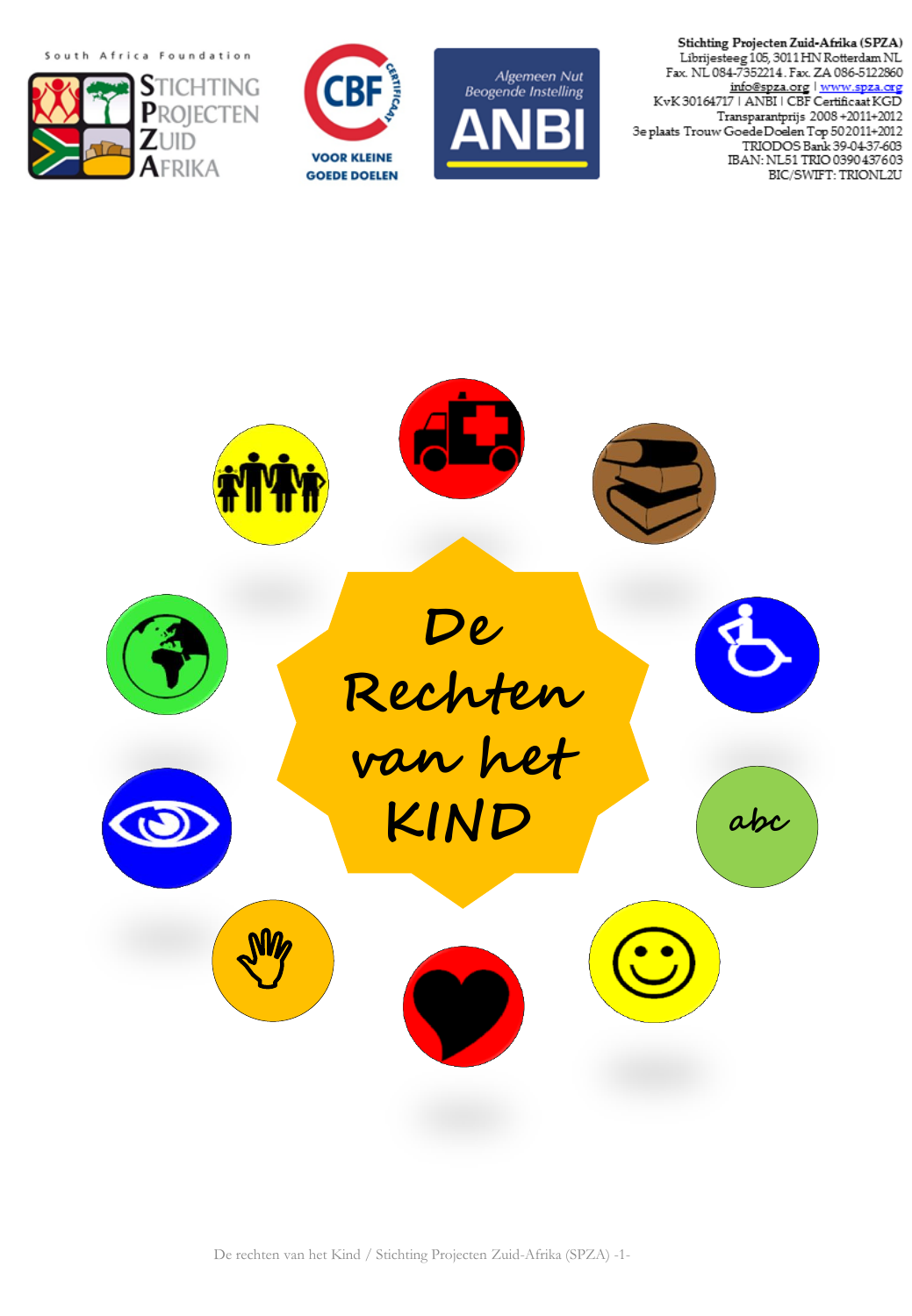## Inleiding

Voor de Stichting Projecten Zuid-Afrika - South Africa Foundation en haar partners zijn kinderen de belangrijkste doelgroep. In ons werk eerbiedigen we de rechten van het kind.

*'Hoewel de Verenigde Naties de universele Declaratie van de Rechten van het Kind in 1959 proclameerden, weten maar weinig kinderen*  en volwassenen wat deze rechten inhouden.' Desmond Tutu<sup>1</sup>

Iedereen zou moeten weten wat de rechten van het kind inhouden.

Met opmerkingen en vragen over de rechten van het kind kunt u terecht bij de internatio-nale organisatie voor de rechten van het kind: Defence for Children International [www.defenceforchildren.org](http://www.defenceforchildren.org/) of bij de Nederlandse afdeling [www.defenceforchildren.nl.](http://www.defenceforchildren.nl/) In België kunt u terecht bij de Kinderrechtencoalitie Vlaanderen en Coordination des ONG pour les droits de l'enfant [www.kinderrechtencoalitie.be](http://www.kinderrechtencoalitie.be/)

KidsRights4All is een lespakket voor scholen over kinderrechten: [info@powerofarthouse.nl.](mailto:info@powerofarthouse.nl) Het lespakket werd in 2015 genomineerd voor de ASN Wereldprijs. Dezelfde organisatie ontwierp ook een hinkelbaan over kinderrechten.

De officiële tekst van de Verklaring van de Rechten van het Kind uit 1959 staat hieronder. In de tabel op pagina 2 vindt u per artikel een korte samenvatting in het Engels, het Xhosa en het Nederlands.

## Declaration to the Rights of the Child (1959) : Preamble **²**

Whereas the peoples of the United Nations have, in the Charter, reaffirmed their faith in fundamental human rights and in the dignity and worth of the human person, and have determined to promote social progress and better standards of life in larger freedom,

Whereas the United Nations has, in the Universal Declaration of Human Rights, proclaimed that everyone is entitled to all the rights and freedoms set forth therein, without distinction of any kind, such as race, colour, sex, language, religion, political or other opinion, national or social origin, property, birth or other status,

Whereas the child, by reason of his physical and mental immaturity, needs special safeguards and care, including appropriate legal protection, before as well as after birth,

Whereas the need for such special safeguards has been stated in the Geneva Declaration of the Rights of the Child of 1924, and recognized in the Universal Declaration of Human Rights and in the statutes of specialized agencies and international organizations concerned with the welfare of children,

Whereas mankind owes to the child the best it has to give,

## Now therefore, The General Assembly

Proclaims this Declaration of the Rights of the Child to the end that he may have a happy childhood and enjoy for his own good and for the good of society the rights and freedoms herein set forth, and calls upon parents, upon men and women as individuals, and upon voluntary organizations, local authorities and national Governments to recognize these rights and strive for their observance by legislative and other measures progressively taken in accordance with the following principles:

<sup>&</sup>lt;sup>1</sup> Foreword to The rights of a child. 1st ed. Cape Town: Kwela Books, Rotterdam: Lemniscaat, 2004. ISBN 0-7957-0164-4. Book in full colour with beautiful drawings and a summary of children's rights in the 11 official languages of South Africa: Afrikaans, English, IsiNdebele, IsiXhosa, IsiZulu, Sepedi, Sesotho, Setswana, SiSwati, Tshivenda and Xitsonga. Unfortunately out of print.

² The United Nations and Human Rights, 1945-1995, Department of Public Information, United Nations, New York 1995 . ISBN 92-1-100560-4. This document is a non-binding resolution of the United Nations General Assembly. It should not be confused with the International Convention on the Rights of the Child which was adopted by the UN General Assembly on the thirtieth anniversary of this document, 20 November 1989. That document is a binding treaty to which 176 nations have become "states parties".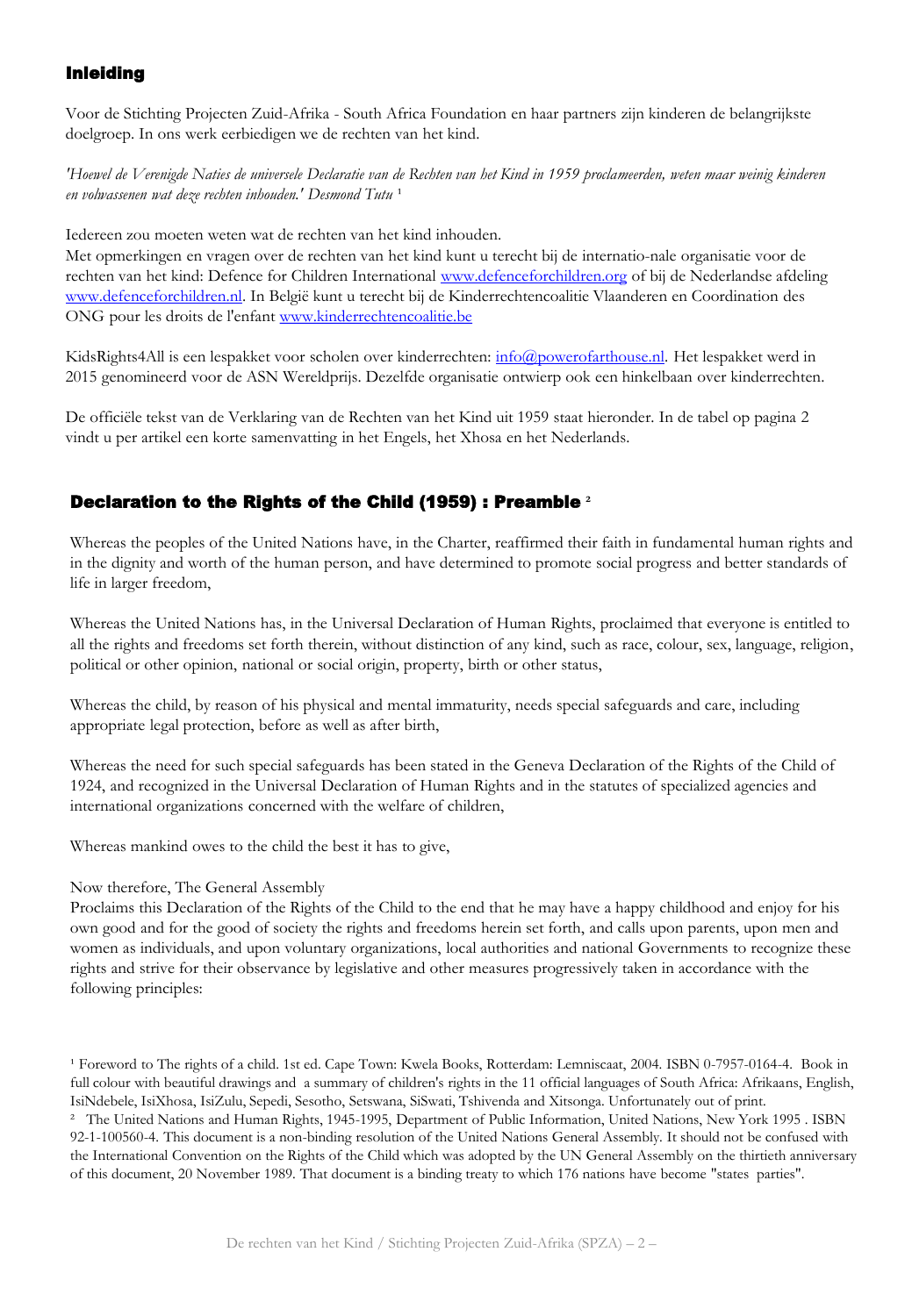| Declaration (1959) <sup>1</sup>                                                                                                                                                                                                                                                                                                                                                                                                       | Summary <sup>2</sup>                                                                                                                                                                                |  |
|---------------------------------------------------------------------------------------------------------------------------------------------------------------------------------------------------------------------------------------------------------------------------------------------------------------------------------------------------------------------------------------------------------------------------------------|-----------------------------------------------------------------------------------------------------------------------------------------------------------------------------------------------------|--|
| <b>Principle 1</b><br>The child shall enjoy all the rights set forth in this Declaration. Every<br>child, without any exception whatsoever, shall be entitled to these<br>rights, without distinction or discrimination on account of race,<br>colour, sex, language, religion, political or other opinion, national or<br>social origin, property, birth or other status, whether of himself or<br>of his family.                    | To enjoy the very best<br>the world has<br>to give.<br>isiXhosa:<br>Ukuxhamla oko ihlabathi<br>linokukunika.<br>Te genieten van het beste wat<br>de wereld te bieden heeft.                         |  |
| <b>Principle 2</b><br>The child shall enjoy special protection, and shall be given<br>opportunities and facilities, by law and by other means, to enable him<br>to develop physically, mentally, morally, spiritually and socially in a<br>healthy and normal manner and in conditions of freedom and<br>dignity. In the enactment of laws for this purpose, the best interests<br>of the child shall be the paramount consideration. | To grow up in freedom<br>and with dignity.<br>isiXhosa:<br>Ukukhula bekhululekile<br>benesidima.<br>Opgroeien in vrijheid en met<br>waardigheid.                                                    |  |
| <b>Principle 3</b><br>The child shall be entitled from his birth to a name and a nationality.                                                                                                                                                                                                                                                                                                                                         | To have a name and a<br>country of their own.<br>isiXhosa:<br>Ukuba negama nelizwe<br>elilelabo.<br>Een naam hebben en een<br>nationaliteit.                                                        |  |
| <b>Principle 4</b><br>The child shall enjoy the benefits of social security. He shall be<br>entitled to grow and develop in health; to this end, special care and<br>protection shall be provided both to him and to his mother,<br>including adequate prenatal and post-natal care. The child shall have<br>the right to adequate nutrition, housing, recreation and medical<br>services.                                            | To be fed when hungry<br>and nursed when sick.<br>isiXhosa:<br>Ukondliwa xa belambile<br>nokongiwa xa begula.<br>Bij honger te eten krijgen en<br>bij ziekte verzorging.                            |  |
| <b>Principle 5</b><br>The child who is physically, mentally or socially handicapped shall be<br>given the special treatment, education and care required by his<br>particular condition.                                                                                                                                                                                                                                              | To get special care<br>if they are handicapped<br>in any way.<br>isiXhosa:<br>Ukuhoywa ngokukodwa<br>xa bekhubazeke<br>nanagyiphi na indlela.<br>Speciale zorg krijgen ingeval<br>van een handicap. |  |